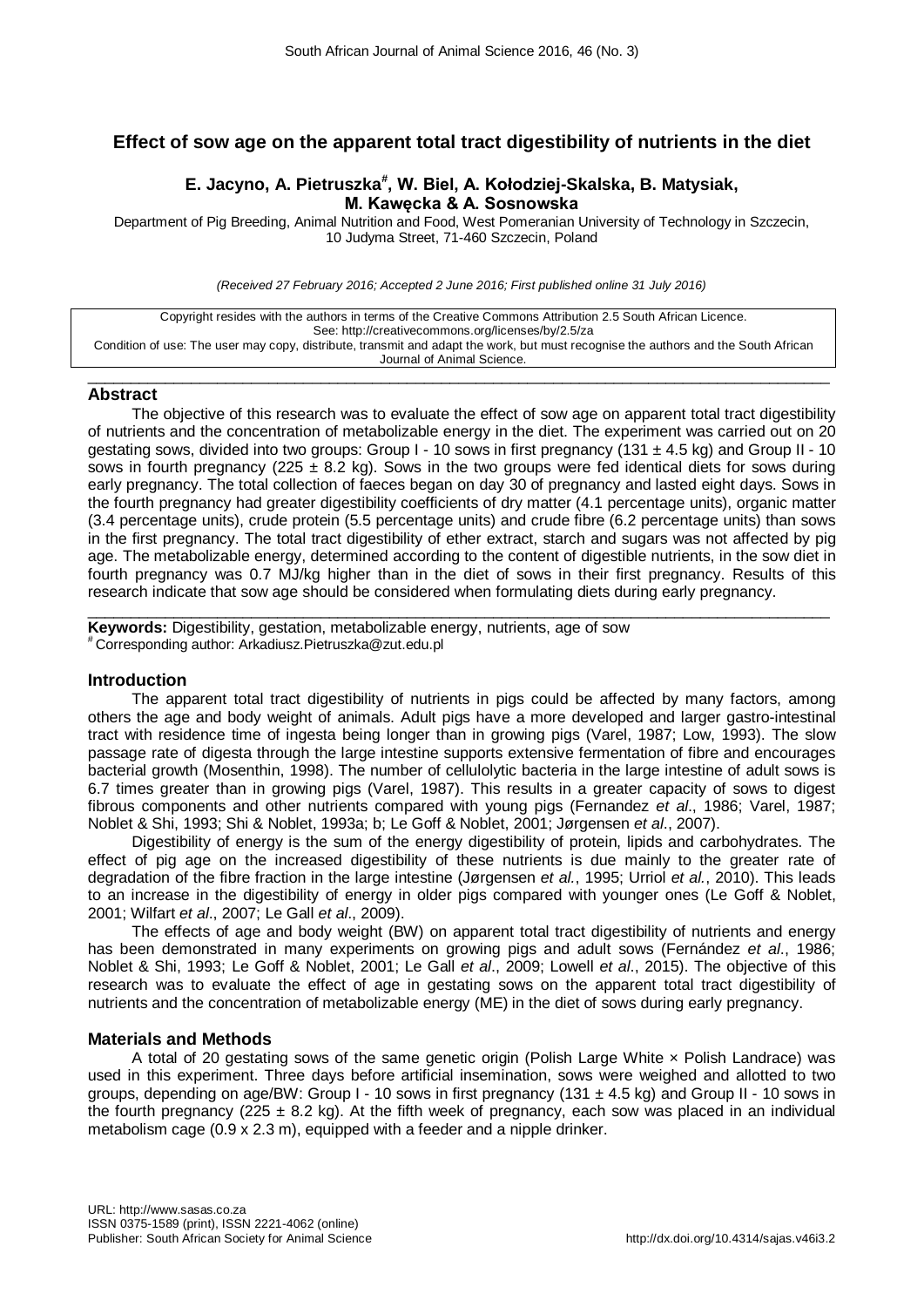The experimental diet was formulated according to recommendations for the nutrient requirements for sows during early pregnancy of the Polish Standards of Pig Feeding (2014). The feed ingredients of the experimental diet are presented in Table 1. From insemination and during the experimental period, the sows received a diet of 2.8 kg per day in two equal meals at 07:30 and 17:00. During the experimental period, there were no refusals. The animals had ad libitum access to water for the entire experiment.

| Ingredients (%)         |       |  |
|-------------------------|-------|--|
|                         |       |  |
| Wheat                   | 15.00 |  |
| <b>Barley</b>           | 30.00 |  |
| Triticale               | 10.00 |  |
| Oats                    | 15.00 |  |
| Wheat bran              | 20.00 |  |
| Soybean meal (47% CP)   | 7.50  |  |
| Lysine                  | 0.10  |  |
| DL-methionine           | 0.05  |  |
| L-threonine             | 0.05  |  |
| Limestone               | 0.66  |  |
| Vitamin-mineral premix* | 0.50  |  |
| Dicalcium phosphate     | 0.74  |  |
| Sodium chlorate         | 0.40  |  |
| Total                   | 100.0 |  |

**Table 1** Composition of experimental diet for sows during early pregnancy

\*Provided per kilogram of complete diet: vitamin A, 15000 IU; vitamin  $D_3$ , 1800 IU; vitamin E, 60 mg; vitamin K, 1.5 mg; vitamin B<sub>1</sub>, 1.5 mg; vitamin B<sub>2</sub>, 6 mg; vitamin  $B_6$ , 4 mg; vitamin  $B_{12}$ , 25 mg; niacin, 40 mg; pantothenic acid, 16 mg; folic acid, 2 mg; biotin, 60 mg; choline chloride, 300 mg; Ca, 1.5 g; 300 mg; Fe, 80 mg; Mn, 40 mg; Zn, 80 mg; Cu, 15 mg; I, 0.5 mg; Co, 0.5 mg; Se, 0.3 mg.

On day 30 of pregnancy, the sows were placed in the metabolism cages. The experiment lasted 12 days and consisted of four days for adaptation to the metabolism crates, followed by eight days of total collection of faeces. Faeces were collected daily from each sow in a bucket. Collection began at 07:30 in the morning on day 1 and ceased at 07:30 in the morning of day 9 of the collection period. Buckets were emptied once daily. The faeces were weighed and homogenized and a subsample (15% total faeces) was stored at −20 ºC. The frozen daily subsamples were then thawed and bulked together per sow. The content of crude protein was determined in the thawed samples. Other samples of faeces were oven-dried and finely ground for chemical analyses.

The basic chemical composition of diet and faeces samples was determined by standard methods (AOAC, 2007), namely dry matter by drying at 105 ºC to constant weight; ether extract by Soxhlet extraction with diethyl ether; crude ash by incineration in a muffle furnace at 580 °C for 8 h; crude protein (Nx6.25), using the Kjeldahl method with the Büchi Distillation Unit B−324 (Büchi Labortechnik AG, Switzerland) and, Weende crude fibre on a ANCOM 220 fibre analyser (ANKOM Technology, USA). Starch content was determined with the Ewers polarimetric method (EEC, 1972), and the content of sugars was measured by the Luff-Schoorl method (BIPEA, 1976). Amino acids in the diet were determined on a Beckman 6300 amino acid analyser (Beckman Instruments Corp., Palo Alto, Calif, USA). Before analysis, samples were hydrolyzed with 6 M HCl for 24 h at 110 °C [method 982.30 E(a); AOAC, 2007]. Sulphur-containing amino acids (methionine and cystine) were determined as Met sulfone and cysteic acid after cold performic acid oxidation overnight before hydrolysis [method 982.30 E(b); AOAC 2007]. Tryptophan was determined after NaOH hydrolysis for 22 h at 110 ºC [method 982.30 E(c); AOAC, 2007]. Phosphorus was measured by the vanadium-molybdenum colorimetric method (Cavell, 1955) and calcium by emission spectrometry on a Buck Scientific 210 VGP atomic absorption spectrophotometer.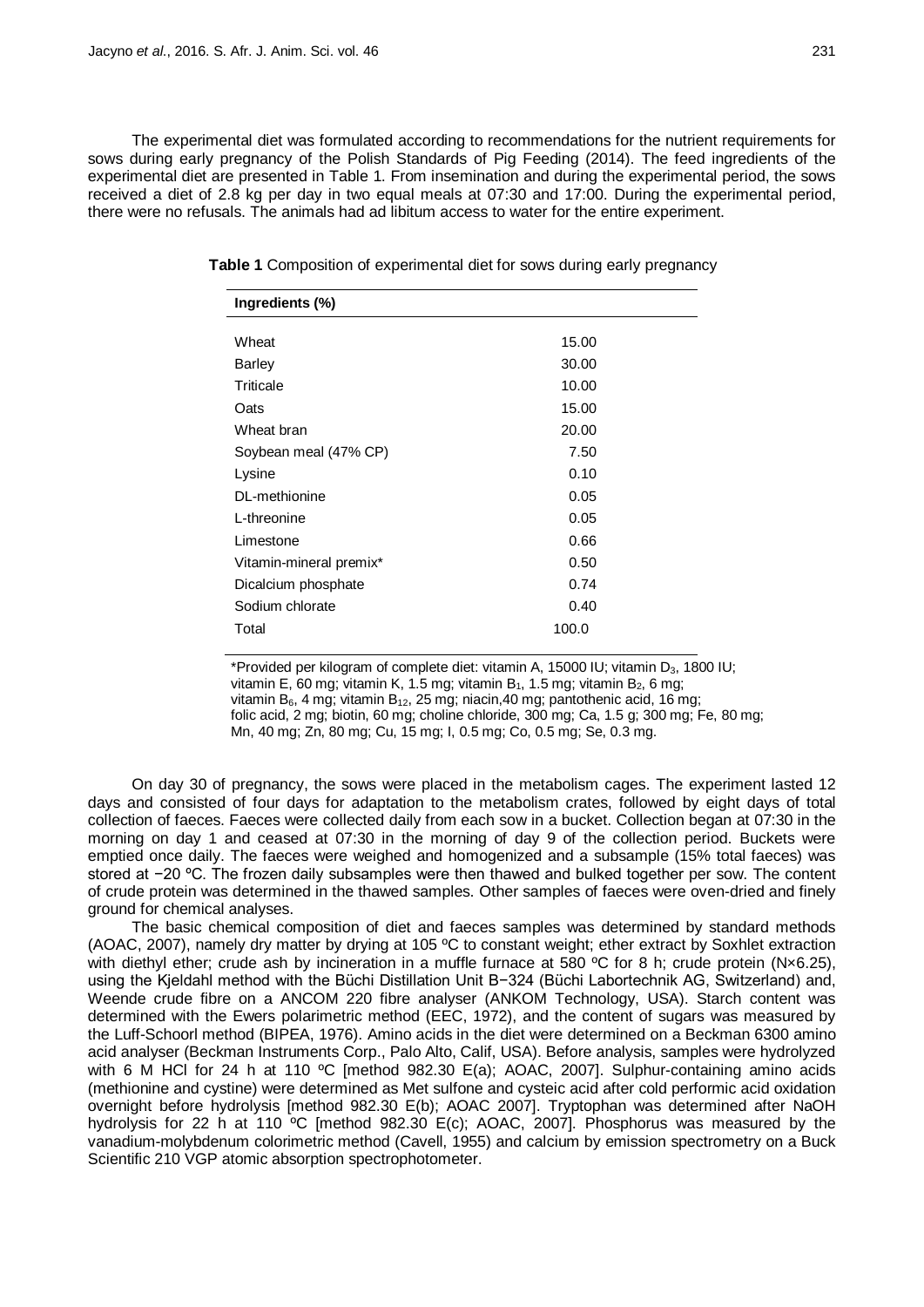Nitrogen-free extract (NFE) was calculated as:

NFE  $(%) = 100 - %$  (moisture + ash + crude protein + ether extract + crude fibre).

The apparent total tract digestibility (ATTD) of nutrients in the diet was calculated using the following formula:

ATTD (%) = [nutrient in feed - nutrient in faeces/nutrient in feed] x 100.

The ME concentrations in the diets were calculated using the formula (Jentsch *et al.* 2003): ME (MJ/kg) = 0.0205 dCP + 0.0398 dEE + 0.0173 dST + 0.0160 dSU + 0.0147 dNFR.

where  $dNFR$  is digestible N-free residua  $[dNFR = dOM - (dCP + dEF + dST + dSU)$ 

dCP is digestible crude protein

dEE is digestible ether extract

dST is digestible starch

dSU is digestible sugars

dOM is digestible organic matter content in g/kg feed.

The results are presented as arithmetic means  $(x)$  and standard deviation (SD). The data were subjected to a one-way analysis of variance (ANOVA). The significance of difference (*P*) between means was determined by using paired t-tests. Statistical data analysis was carried out using Statistica software (Statistica PL, version 10).

#### **Results**

The analysed chemical composition of the diet used in the study is given in Table 2, and the amino acids content in Table 3. The levels of organic matter, crude protein and crude fibre in the diet were 836.3, 145.8 and 76.5 g/kg, respectively. The indispensable amino acids were at levels that met or exceeded the estimated requirements for sows during early pregnancy (Polish Standards of Pig Feeding, 2014).

| <b>Chemical composition</b> | (q/kg) |  |
|-----------------------------|--------|--|
|                             |        |  |
| Dry matter                  | 887.0  |  |
| Ash                         | 50.7   |  |
| Organic matter              | 836.3  |  |
| Crude protein               | 145.8  |  |
| Ether extract               | 33.8   |  |
| Crude fibre                 | 76.5   |  |
| Nitrogen-free extract       | 583.6  |  |
| Starch                      | 397.1  |  |
| Sugars                      | 33.5   |  |
| Calcium                     | 7.95   |  |
| Phosphorus                  | 5.99   |  |
|                             |        |  |

**Table 2** Chemical composition of experimental diet for sows during early pregnancy

The data presented in Table 4 indicate the effect of sow age on the apparent total tract digestibility of dry matter, organic matter, crude protein and crude fibre. Sows in the fourth pregnancy had greater digestibility coefficients of dry matter (*P <*0.05), organic matter (*P <*0.05) and crude protein (*P <*0.01) than sows in the first pregnancy. However, the most pronounced difference between sows in the fourth and first pregnancy was in the digestibility of crude fibre (+ 6.2 percentage units; *P <*0.01). There was no significant effect of sow age on the apparent total digestibility tract of other nutrients.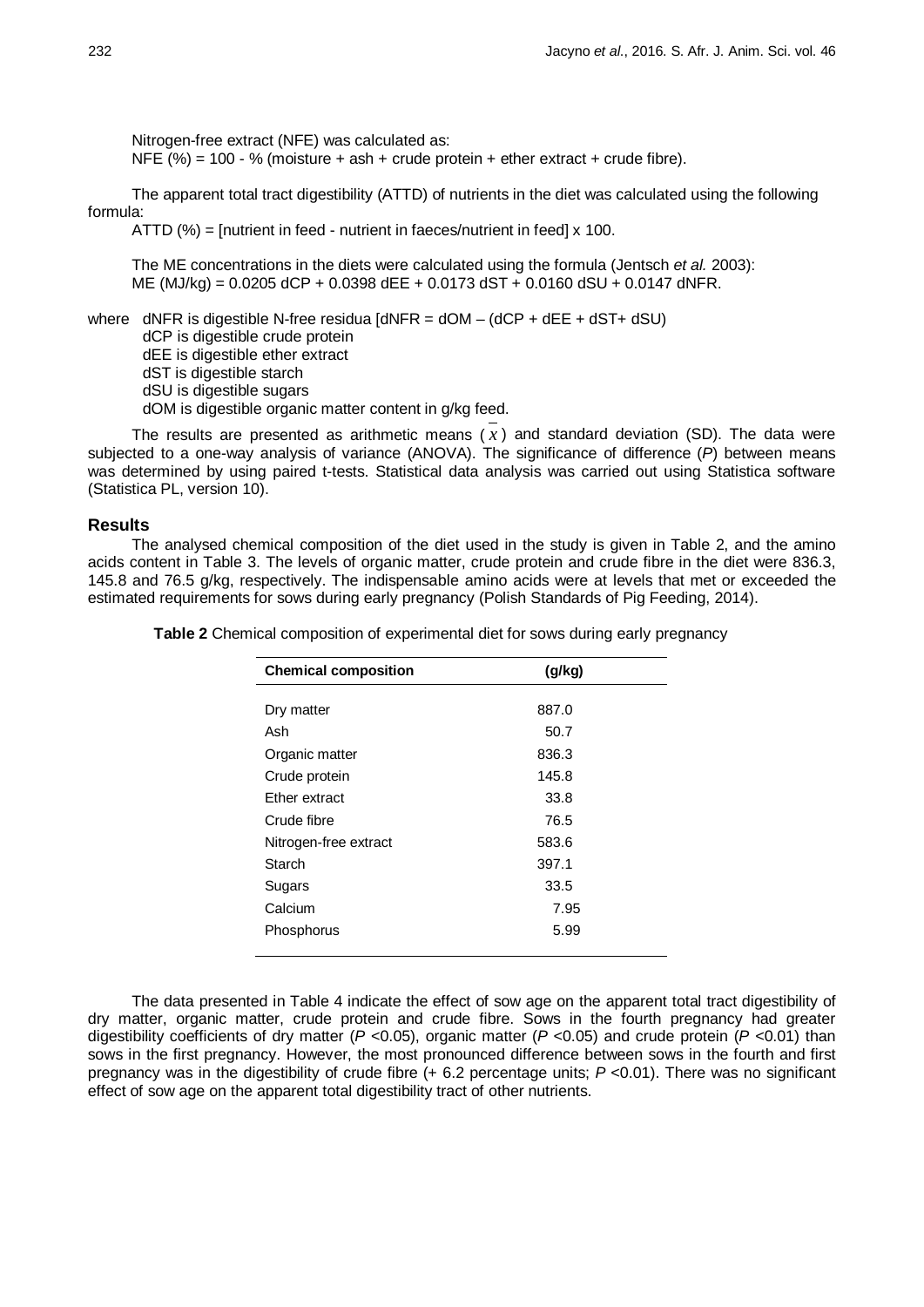| Amino acids               | (g/kg) |  |
|---------------------------|--------|--|
| Indispensable amino acids |        |  |
| Arginine                  | 8.31   |  |
| Histidine                 | 3.67   |  |
| Isoleucine                | 4.81   |  |
| Leucine                   | 9.53   |  |
| Lysine                    | 6.84   |  |
| Methionine                | 2.57   |  |
| Phenylalanine             | 6.59   |  |
| Threonine                 | 5.30   |  |
| Tryptophan                | 1.81   |  |
| Valine                    | 6.71   |  |
| Dispensable amino acids   |        |  |
| Alanine                   | 6.87   |  |
| Aspartic acid             | 10.98  |  |
| Cystine                   | 2.45   |  |
| Glutamic acid             | 29.21  |  |
| Glycine                   | 7.06   |  |
| Proline                   | 9.62   |  |
| Serine                    | 6.23   |  |
| <b>Tyrosine</b>           | 4.29   |  |
| Total amino acids         | 132.85 |  |

**Table 3** Amino acid composition of experimental diet for sows during early pregnancy

**Table 4** Mean ( $\pm$  SD) of apparent total tract nutrient digestibility (%) by gestating sows

| <b>Nutrients</b>      | Sow age                    | P                           |           |
|-----------------------|----------------------------|-----------------------------|-----------|
|                       | first pregnancy $x \pm SD$ | fourth pregnancy $x \pm SD$ |           |
| Dry matter            | $74.3 \pm 1.8$             | $78.4 \pm 1.5$              | < 0.05    |
| Organic matter        | $77.8 \pm 1.6$             | $81.2 \pm 1.3$              | < 0.05    |
| Crude protein         | $76.8 \pm 2.4$             | $82.3 \pm 2.1$              | < 0.01    |
| Ether extract         | $73.8 \pm 4.4$             | $75.6 \pm 4.1$              | <b>NS</b> |
| Crude fibre           | $26.6 \pm 3.3$             | $32.8 \pm 2.9$              | < 0.01    |
| Nitrogen-free extract | $84.0 \pm 1.8$             | $86.1 \pm 1.3$              | <b>NS</b> |
| Starch                | $97.9 \pm 1.7$             | $98.7 \pm 2.1$              | <b>NS</b> |
| Sugars                | $98.2 \pm 1.4$             | $99.1 \pm 1.5$              | NS.       |

SD: standard deviation.

NS: not significant.

Differences in nutrient digestibility between sows in first and fourth pregnancy resulted in a higher content of digestible dry matter (5.5%, *P* <0.05), digestible organic matter (4.4%; *P* <0.05), digestible protein (8.0%; *P* <0.01), and digestible crude fibre (25.0%; *P* <0.01) in the diet of sows the fourth pregnancy than in the first pregnancy (Table 5). Consequently, the metabolizable energy content in the diet of sows in the fourth pregnancy was 0.7 MJ/kg higher (*P* <0.01) than in the diet of sows in the first pregnancy.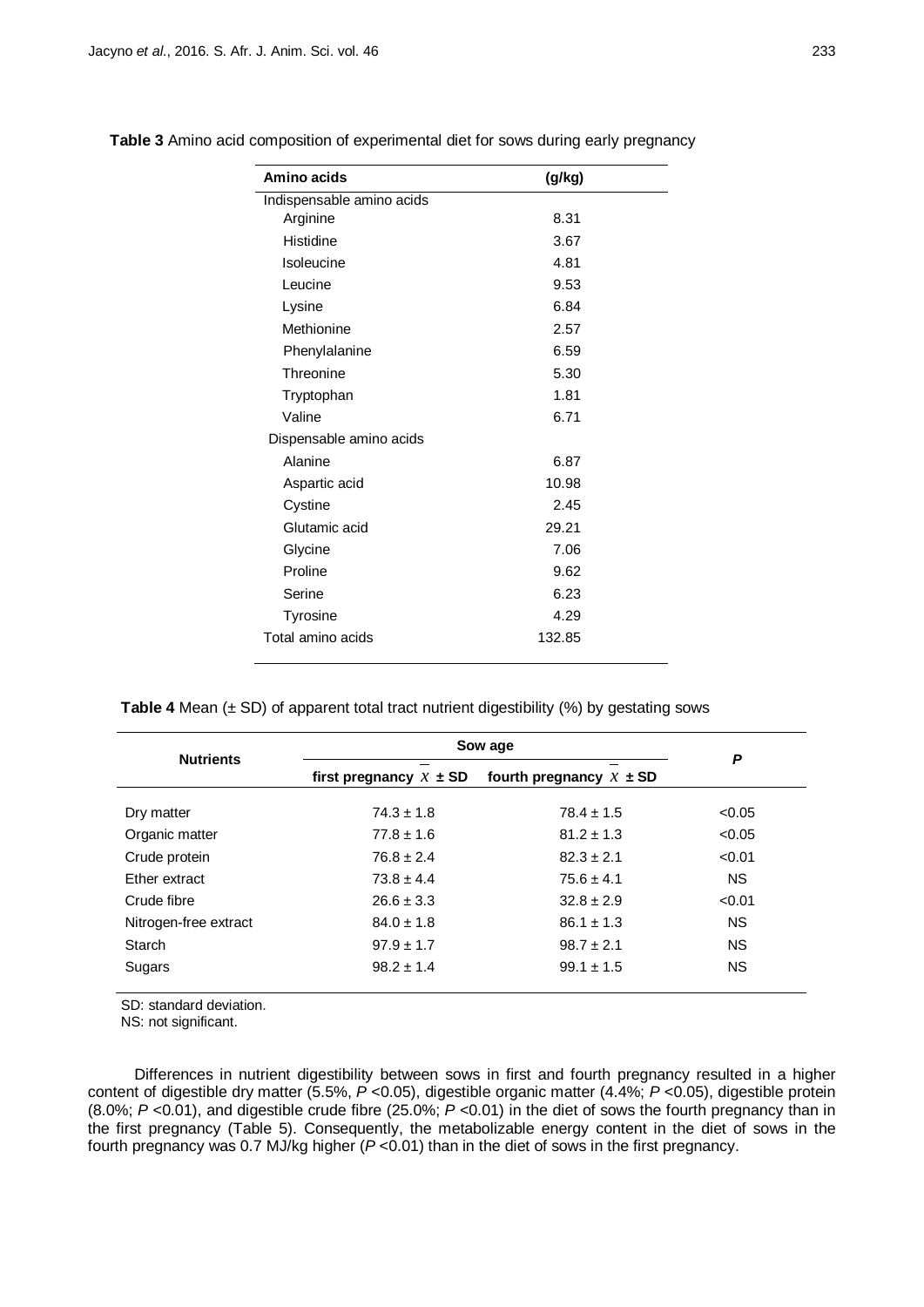|                                 | Sow age          |                  | <b>Fourth pregnancy</b>        |           |
|---------------------------------|------------------|------------------|--------------------------------|-----------|
| <b>Item</b>                     | first pregnancy  | fourth pregnancy | relative to first<br>pregnancy | P         |
|                                 | $x \pm SD$       | $x \pm SD$       | (%)                            |           |
| Digestible nutrients (g/kg)     |                  |                  |                                |           |
| Dry matter                      | $659.0 \pm 13.0$ | $695.4 \pm 11.3$ | 105.5                          | < 0.05    |
| Organic matter                  | $650.6 \pm 12.3$ | $679.1 \pm 11.0$ | 104.4                          | < 0.05    |
| Crude protein                   | $112.0 \pm 3.6$  | $120.9 \pm 3.1$  | 108.0                          | < 0.01    |
| Ether extract                   | $24.9 \pm 2.1$   | $25.8 \pm 1.7$   | 103.6                          | NS.       |
| Crude fibre                     | $20.4 \pm 2.6$   | $25.5 \pm 2.1$   | 125.0                          | < 0.01    |
| Nitrogen-free extract           | $489.6 \pm 9.4$  | $501.9 \pm 7.9$  | 102.6                          | NS.       |
| Starch                          | $388.0 \pm 5.9$  | $391.5 \pm 7.2$  | 100.9                          | <b>NS</b> |
| Sugars                          | $32.6 \pm 0.5$   | $33.0 \pm 0.6$   | 101.2                          | NS.       |
| Metabolizable energy<br>(MJ/kg) | $11.8 \pm 0.5$   | $12.5 \pm 0.4$   | 105.9                          | < 0.01    |

**Table 5** Comparison of the content of digestible nutrients and metabolizable energy in sow diet in the first and fourth pregnancies

SD: standard deviation.

NS: not significant.

#### **Discussion**

The experimental diet contained high levels of crude fibre. The early pregnancy of sows is the recommended period for feeding fibrous diets because their nutrient requirements in this period are lower than in those of growing pigs and lactating sows. Furthermore, dietary fibre can improve embryo survival (Jindal *et al*., 1996) and ovulation rate (Cox *et al*., 1987), ultimately increasing the litter size of sows at birth.

The current studies demonstrated that apparent total tract digestibility of dry matter, organic matter, crude protein and crude fibre were greater in sows in the fourth pregnancy than in the first pregnancy. Greater digestibility of dietary energy, N and fibre in multiparous sows than in nulliparous sows was also observed by Renteria-Flores *et al.* (2008). Other studies have shown that the apparent total tract digestibility of energy and several nutrients in adult sows was greater than in growing pigs (Fernández *et al*., 1986; Le Goff & Noblet, 2001; Le Gall *et al*., 2009; Lowell *et al*., 2015).

The increased digestibility of nutrients by sows in the fourth pregnancy compared with sows in the first pregnancy might be the result of differences in age, body weight and time of adaptation to a high fibre diet. The body weight of pigs increases with age, correlating with larger, more developed intestinal tracts and thus greater intestinal volume (Brunsgaard, 1997; Le Goff & Noblet, 2001; Landgraf *et al*., 2006). Additionally, a longer period of feeding a diet rich in fibre allows for an increase in the gastrointestinal tract of the pigs (Bridges *et al*., 1986; Rijnen *et al*., 2001). It could be assumed that in the current study the sows in the fourth pregnancy had greater gastrointestinal tracts owing to greater body weight and longer feeding time of a diet high in fibre than the sows in first pregnancy. Increased gastrointestinal tract volume may influence digestibility through a slower transit time of digesta and greater contact of endogenous enzymes and microbial populations and more absorption of nutrients in the small and large intestines (Fernández *et al*., 1986; Low, 1993; Le Goff *et al*., 2002). However, the improvement of digestibility with age results mainly from a larger microbial population and more extensive fermentation in the large intestine (Shi & Noblet 1993a; b; Urriol *et al*., 2010).

The improved digestibility of crude fibre is particularly noticeable with age (Le Goff & Noblet 2001; Lowell *et al*., 2015), which agrees with the results of this study. Shi & Noblet (1993a) reported that fermentation of crude fibre in the large intestine is roughly 25% greater in sows than in growing pigs. Fermentation of crude fibre in the large intestine of pigs yields volatile fatty acids that can generate about 25% of the total digestible energy derived from the diet of sows (Shi & Noblet, 1993b). This value in multiparous sows is likely to be higher than in nulliparous sows owing to their greater ability to digest fibrous feed ingredients.

These results indicate that the total tract digestibility of ether extract, starch and sugars is not dependent on the age of pigs, which is consistent with previous reports (Le Goff & Noblet 2001; Serena *et al*.,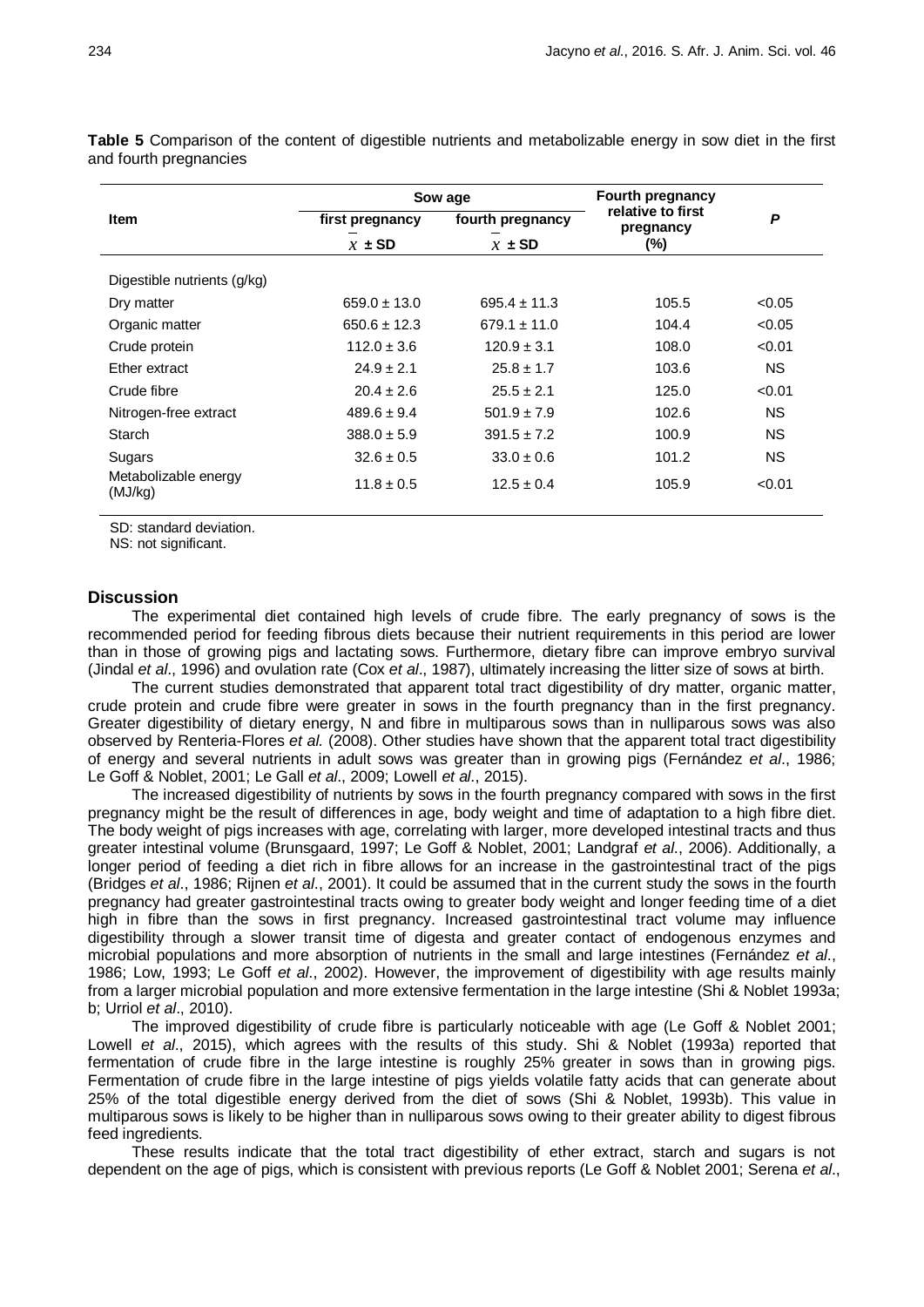2008). These nutrients are digested mainly in the small intestine (Lin *et al*., 1987) with several differences between growing and adult pigs.

The value of ME of the diet of sows in fourth pregnancy was greater than that of the diet of sows in first pregnancy (Table 5). This suggests that the ability of sows to degrade and utilize the fibre fraction in the large intestine improves with age. Therefore, sow age should be considered when formulating and estimating the energy value of diets of sows during early pregnancy. An increase in the value of metabolizable energy in diet, depending on the age of the pig, was observed by other authors (Le Goff & Noblet, 2001; Lowell *et al*., 2015).

### **Conclusions**

Apparent total tract digestibility of dry matter, organic matter, crude protein and crude fibre was greater in sows in the fourth pregnancy than in the first. Consequently, the value of metabolizable energy, determined according to the content of digestible nutrients, in the diet of sows in the fourth pregnancy was greater than in the diet of sows in the first. Therefore, sow age must be considered when formulating and estimating the energy value of diets for sows during early pregnancy, because multiparous sows have greater ability to digest fibre fraction in the large intestine than nulliparous sows.

#### **Authors' Contributions**

E.J. and A.P. were responsible for experiment conception and design, supervision of project, interpretation of results and wrote the manuscript. W.B., M.K. and A.S. participated in perform the research, collating the result and statistical analysis of data. A. K-S. and B.M. were responsible for supervision and perform the research. All authors were involved in discussing and interpreting the results.

#### **Conflict of Interest Declaration**

None of the authors have any conflict of interest to declare.

#### **References**

- AOAC, 2007. Association of Analytical Chemists. Official Methods of Analysis (18th ed. Rev.2). Eds: Hortwitz, W. & Latimer Jr., G.W., AOAC International, Gaithersburg (MD).
- BIPEA, 1976. Bureau Interprofessionnel d'Etude Analytique. Recueil des méthodes d'analyse des Communautés Européennes. Gennevilliers, France. pp. 105-111. (in French).
- Bridges, T.C., Turner, L.W., Smith, E.M., Stahly, T.S. & Loewer, O.J., 1986. A mathematical procedure for estimating animal growth and body composition. Am. Soc. Agric. Eng. 29, 1342-1347.
- Brunsgaard, G., 1997. Morphological characteristics, epithelial cell proliferation, and crypt fission in cecum and colon of growing pigs. Dig. Dis. Sci. 42, 2384-2393.
- Cavell, A.J., 1955. The colorimetric determination of phosphorus in plant materials. J. Sci. Food Agric. 6, 479-481.
- Cox, N.M., Stuart, M.J., Althen, T.G., Bennett, W.A. & Miller, H.W., 1987. Enhancement of ovulation rate in gilts by increasing dietary energy and administering insulin during follicular growth. J. Anim. Sci. 64, 507-516.
- EEC, 1972. European Economic Community. Analytical determination of starch. In: Official Journal of European Communities Publishing, No. 123. Brussels, Belgium. pp. 4-7.
- Fernández, J.A., Jørgensen, H. & Just, A., 1986. Comparative digestibility experiments with growing pigs and adult sows. Anim. Prod. 43, 127-132.
- Jindal, R., Cosgrove, J.R., Aherne, R.X. & Foxcroft, G.R., 1996. Effect of nutrition on embryonal mortality in gilts: association with progesterone. J. Anim. Sci. 74, 620-624.
- Jentsch, W., Chudy, A. & Beyer, M., 2003. Rostock Feed Evaluation System: Reference numbers of feed value and requirement on the base of net energy. Plexus Verlag, Miltenberg-Frankfurt, Germany.
- Jørgensen, H., Zhao, X. & Eggum, B.O., 1995. The influence of dietary fibre and environmental temperature on the development of the gastrointestinal tract, digestibility, degree of fermentation in the hind-gut and energy metabolism in pigs. Br. J. Nutr. 75, 365-378.
- Jørgensen, H., Serena, A., Hedemann, M.S. & Bach Knudsen, K.E., 2007. The fermentative capacity of growing pigs and adult sows fed diets with contrasting type and level of dietary fibre. Livest. Sci. 109, 111-114.
- Landgraf, S., Susenbeth, A., Knap, P.W., Looft, H., Plastow, G.S., Kalm, E. & Roehe, R., 2006. Developments of carcass cuts, organs, body tissues, and chemical body composition during growth of pigs. Anim. Sci. 82, 889-899.
- Le Gall, M., Warpechowski, M., Jaguelin-Peyraud, Y. & Noblet, J., 2009. Influence of dietary fibre level and pelleting on the digestibility of energy and nutrients in growing pigs and adult sows. Anim. 3, 352-359.
- Le Goff, G. & Noblet, J., 2001. Comparative total tract digestibility of dietary energy and nutrients in growing pigs and adult sows. J. Anim. Sci. 79, 2418-2427.
- Le Goff, G., Van Milgen, J. & Noblet, J., 2002. Influence of dietary fibre on digestive utilization and rate of passage in growing pigs, finishing pigs and adult sows. Anim. Sci. 74, 503-515.
- Lin, F.D., Knabe, D.A. & Tanksley Jr., T.D., 1987. Apparent digestibility of amino acids, gross energy and starch in corn, sorghum, wheat, barley, oat groats and wheat middlings for growing pigs. J. Anim. Sci. 64,1655-1663.
- Low, A.G., 1993. Role of dietary fiber in pig diets. In : Recent developments in pig nutrition, 2nd ed. Eds: Cole, D.J.A., Haresign, W. & Garnsworthy, P.C., Nottingham, University Press, Loughborough, UK. pp. 137-162.